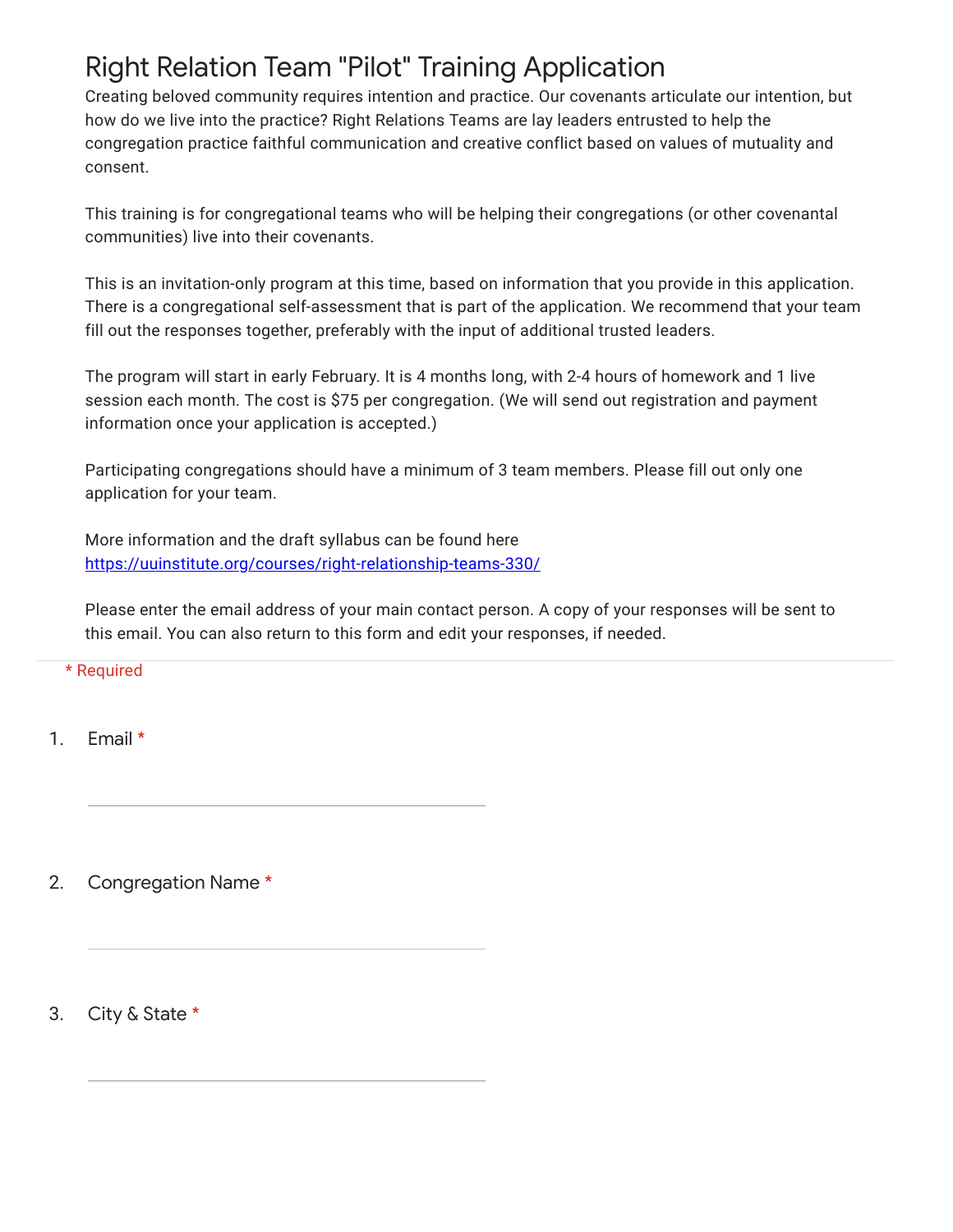4. Please list the names and email address of your Right Relation team members: \*

5. Please share how your team was formed, and what books, trainings (if any) you have already explored together.

6. Optional: If you have a "charge," team description or other documents that may help us to understand your role in the congregation, you can upload them here.

Files submitted:

**Congregational** Assessment The following tool is designed to help congregations participating in the Right Relationship Team pilot program assess their own level of development and identify areas for improvement. The leadership of each congregation should meet to discuss each of the congregational capacity elements, reviewing the criteria presented on a five-point continuum. Additionally, you are being asked to cite one or two examples of evidence illustrating how the congregation is or is not meeting the criteria and then decide collectively on a rating. This tool was adapted from a number of sources, including McKinsey and the Center for Youth and Communities at Brandeis University. The Central East Region staff worked with Della M. Hughes, a consultant from Brandeis University to develop the format and content that this

## 1. Covenant "Range of Capacity"

1. Limited articulation and expression of the covenant of the congregation; covenant is known by very few in the congregation or rarely referred to as an individual or collective relationship guide.

2.

Self-

3. Covenant is known by many in the congregation; The covenant is sometimes referred to as a guide.

particular tool was adapted from.

4.

<sup>5.</sup> The covenant is widely known and understood throughout the congregation; covenant clearly reflects the congregation's values, purpose, and theology; covenant is frequently referred to as a guide for individual and collective relationships in nonlegalistic ways.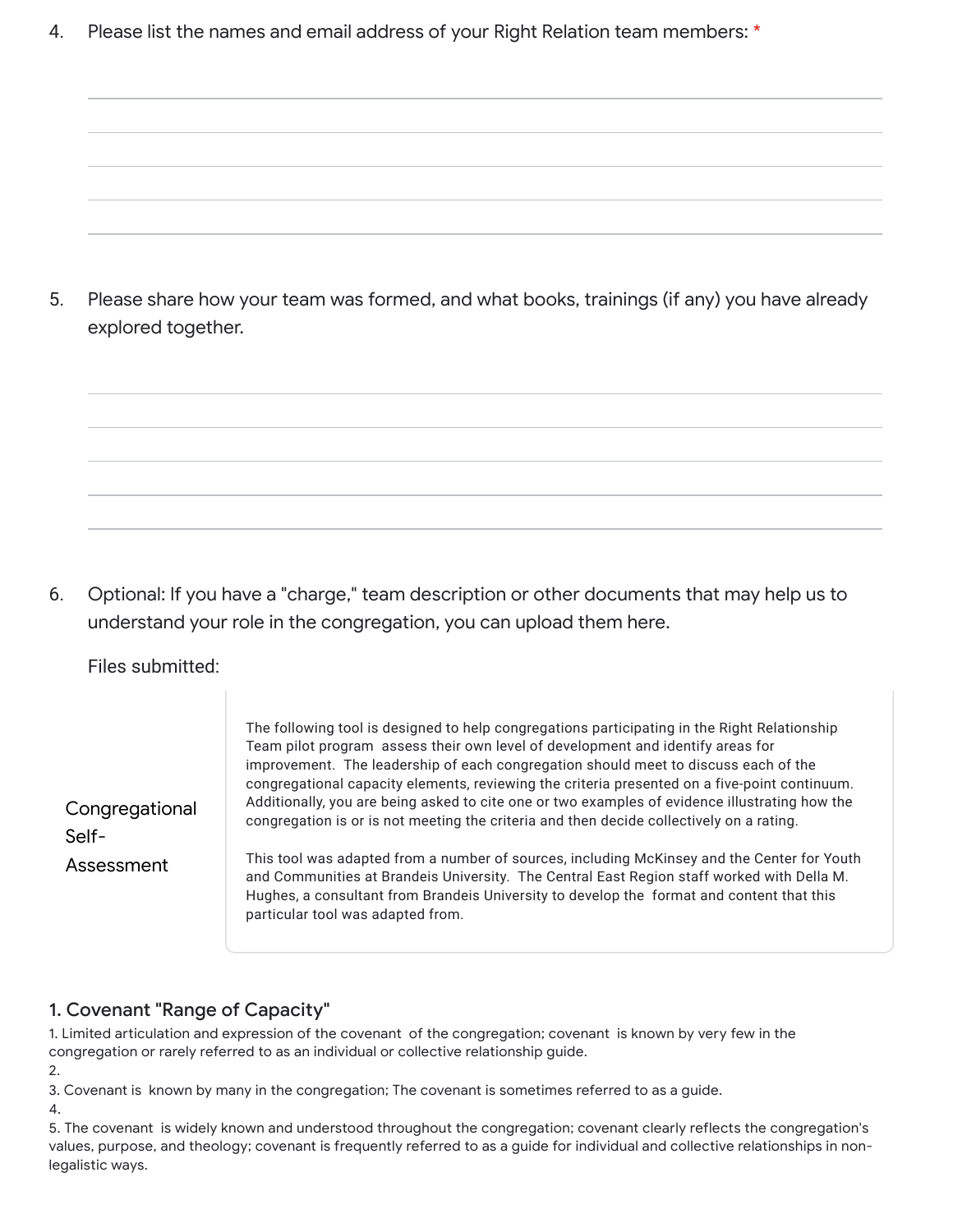7. 1a. Based on the data presented above, the rating we would give our congregation on Covenant is : \*

| Mark only one oval. |  |           |  |                                                                                              |
|---------------------|--|-----------|--|----------------------------------------------------------------------------------------------|
|                     |  | 1 2 3 4 5 |  |                                                                                              |
|                     |  |           |  | Low to basic capacity in place $( ) ( ) ( ) ( )$ ( ) ( ) ( ) High Level of capacity in place |

8. 1b. Please share one or two examples that provide "evidence" of how your congregation is meeting the criteria listed for your rating on Covenant. \*



### 2. Mission and Vision "Range of Capacity"

1. Limited expression of the mission and vision of the congregation; mission/vision is known by very few in the congregation or rarely referred to as a guide in making decisions, setting policies and developing programs. 2.

3. Mission/vision known by many in the congregation; mission/vision is sometimes referred to as a guide in making decisions, setting policies and developing programs.

4.

5. Mission/vision is widely known and understood throughout the congregation; mission/vision clearly reflects the congregation's values and purpose; mission/vision is frequently referred to as a guide in making decisions, setting policies and developing programs.

9. 2a. Based on the data presented above, the rating we would give our congregation on Mission and Vision is : \*

*Mark only one oval.*

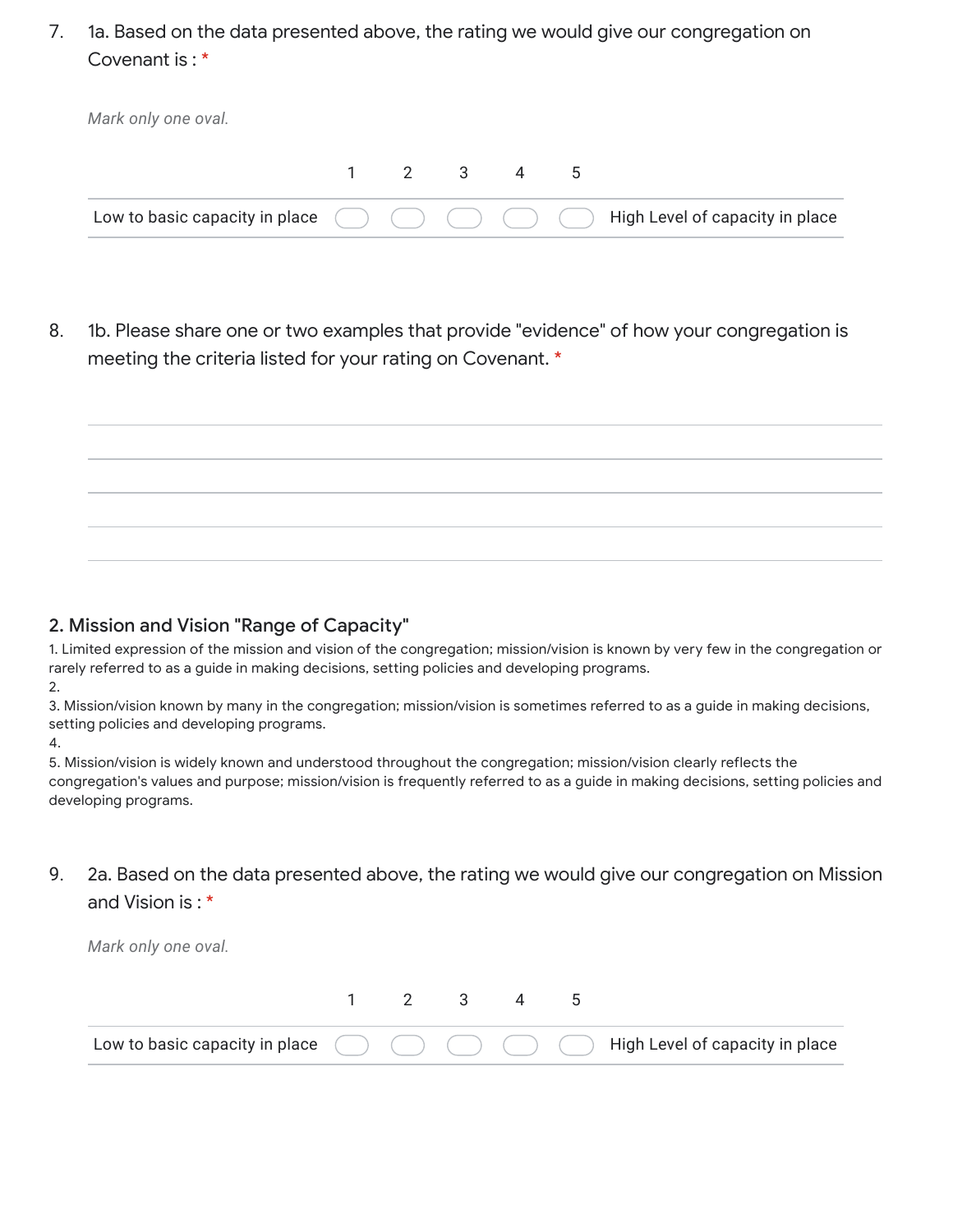10. 2b. Please share one or two examples that provide "evidence" of how your congregation is meeting the criteria listed for your rating on Mission and Vision. \*

### 3. Governance and Ministries "Range of Capacity"

1. The bylaws, governance and committee structures have remained fairly static. Reviewing them has not been a priority. 2.

3. Some adjustments have been made in the bylaws, governance and committee structures, but some old structures have been left in place to avoid potential conflict.

4.

5. The bylaws, governance and committee structures have been completely reviewed and modified where necessary in alignment with mission/vision.

#### 11. 3a. Based on the data presented above, the rating we would give our congregation on Governance and Ministries is : \*

*Mark only one oval.*

|  | 2 3 |  |                                                                                                                                                |
|--|-----|--|------------------------------------------------------------------------------------------------------------------------------------------------|
|  |     |  | Low to basic capacity in place $\qquad \qquad ) \quad \qquad \qquad \qquad \qquad \qquad \qquad \qquad \qquad$ High Level of capacity in place |

12. 3b. Please share one or two examples that provide "evidence" of how your congregation is meeting the criteria listed for your rating on Governance and Ministries. \*

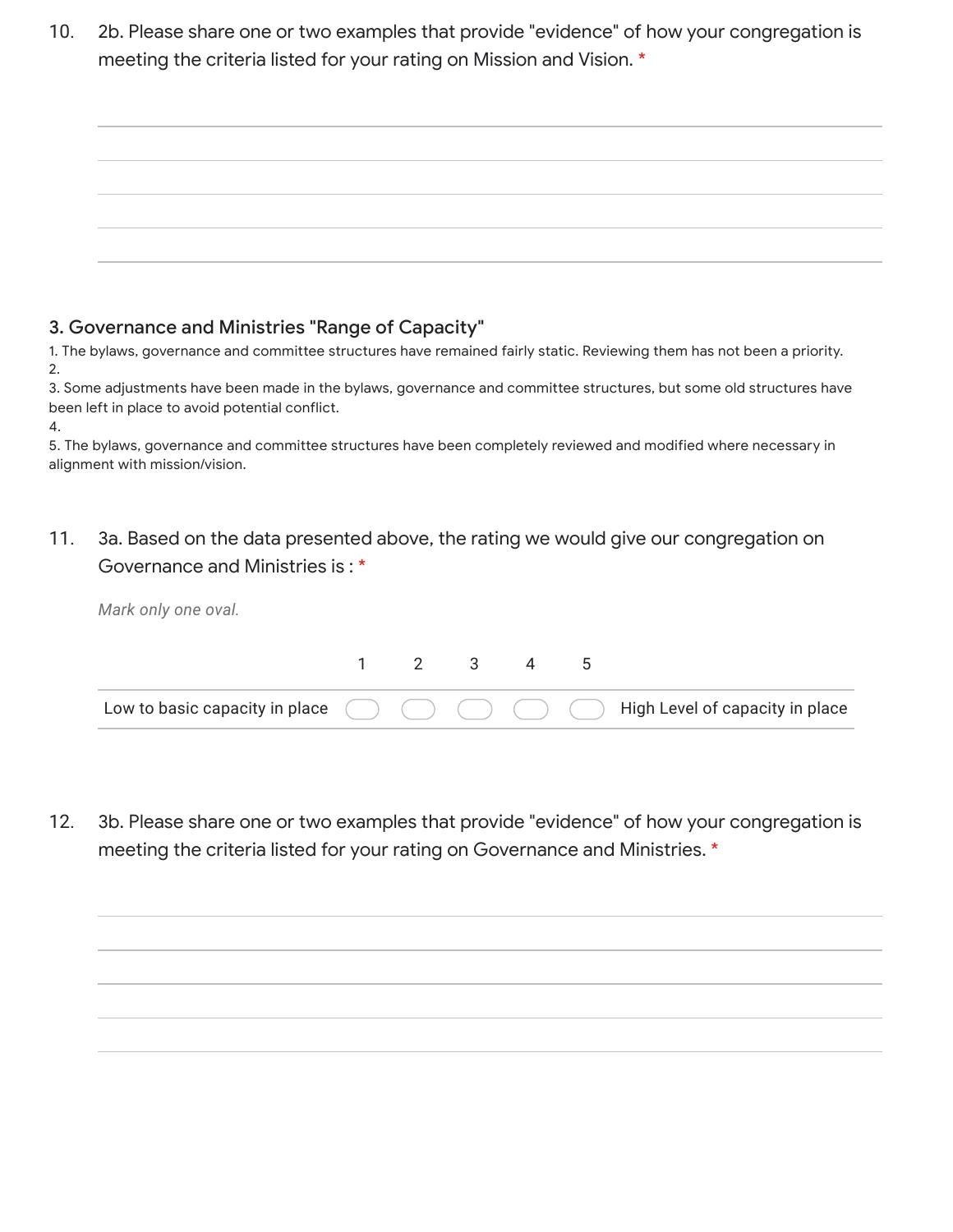## 4. Continuous Adaptive Learning "Range of Capacity"

1. The leaders of the congregation do not feel the need to engage in training or seek guidance about how to best run the church. Leaders do not hold each other accountable to their covenantal relationships and leadership responsibilities. 2.

3. The leaders of the congregation send new and potential leaders to workshops, leadership school and other training and will occasionally attend such events themselves. There is some accountability among leaders to their covenantal relationships and leadership responsibilities. (E.g. an annual ministry assessment).

4.

5. The leaders of the congregation model vulnerability by not pretending to have all the answers and regularly participate in training and learning opportunities. Leaders hold each other accountable to their covenantal relationships and leadership responsibilities on an ongoing basis.

### 13. 4a. Based on the data presented above, the rating we would give our congregation on Continuous Adaptive Learning is : \*

| Mark only one oval. |           |  |                                                                                                  |
|---------------------|-----------|--|--------------------------------------------------------------------------------------------------|
|                     | 1 2 3 4 5 |  |                                                                                                  |
|                     |           |  | Low to basic capacity in place $( ) ( ) ( ) ( ) ( )$ ( ) ( ) ( ) High Level of capacity in place |

14. 4b. Please share one or two examples that provide "evidence" of how your congregation is meeting the criteria listed for your rating on Continuous Adaptive Learning. \*

# 5. Navigating Change "Range of Capacity"

1. Change is viewed as a threat to the status quo of the institution and resistance is common.

Leaders strive to maintain a sense of equilibrium and often make decisions without broader input, seek a technical fix to challenges, and are less adept at managing their own emotional reactivity.

2.

3. Change is viewed as inevitable but resistance is still present.

Leaders strive to manage anxiety and shift the culture to one more focused on an articulated mission and vision. Leaders seek consensus through healthy communication practices, are able to tolerate an appropriate level of discomfort in themselves and others, and view tolerance to change as an important step in the maturational growth of the congregation. 4.

5. The leaders of the congregation model vulnerability by not pretending to have all the answers and regularly participate in training and learning opportunities. Leaders hold each other accountable to their covenantal relationships and leadership responsibilities on an ongoing basis.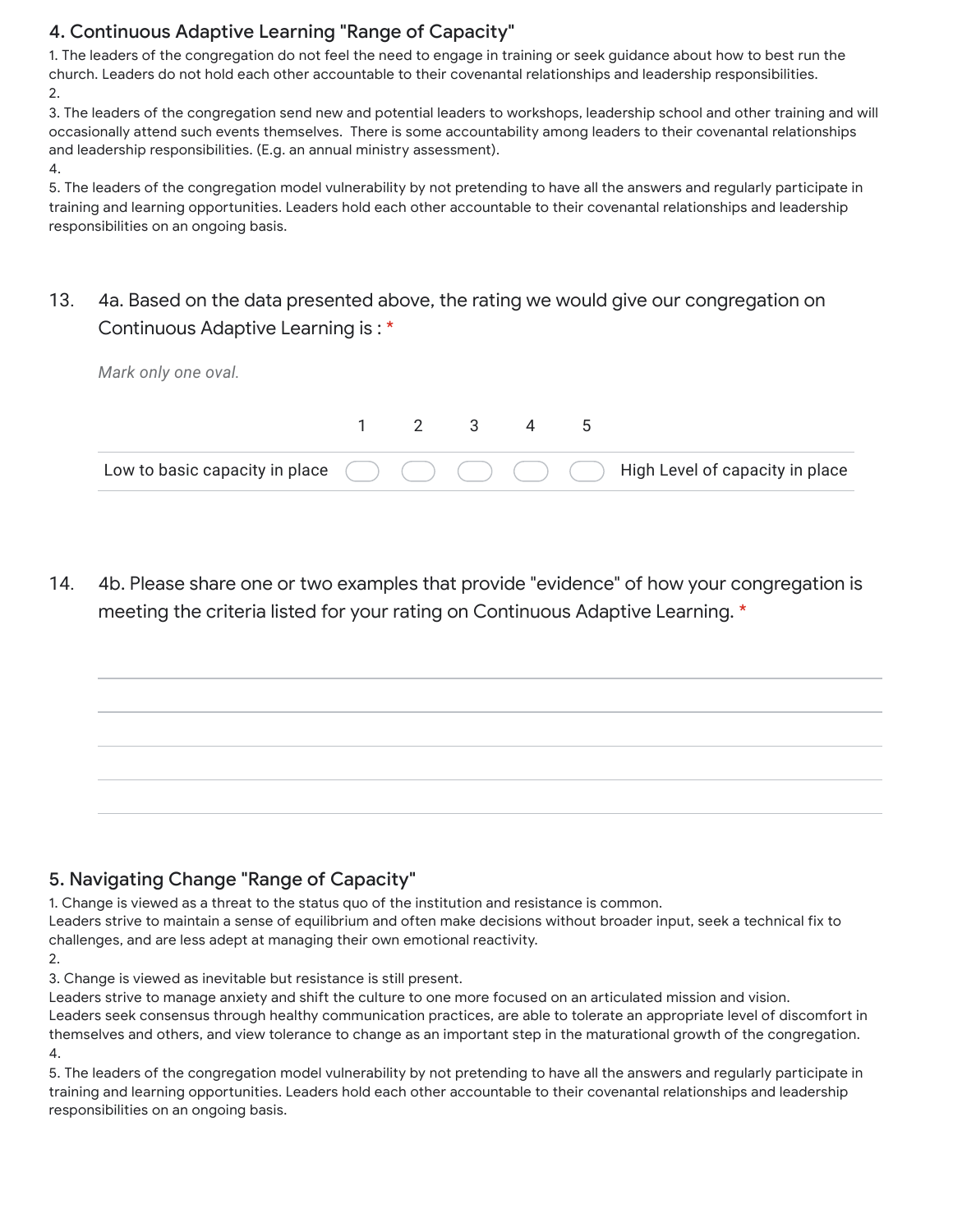15. 5a. Based on the data presented above, the rating we would give our congregation on Navigating Change is: \*

| $1 \t2 \t3 \t4 \t5$ |  |  |  | Low to basic capacity in place $( ) ( ) ( ) ( ) ( )$ ( ) ( ) ( ) High Level of capacity in place |
|---------------------|--|--|--|--------------------------------------------------------------------------------------------------|
|                     |  |  |  |                                                                                                  |

16. 5b. Please share one or two examples that provide "evidence" of how your congregation is meeting the criteria listed for your rating on Navigating Change. \*



### 6. Conflict "Range of Capacity"

1. Conflict is avoided at all costs. Leaders attempt to keep everybody happy and smooth things over when things go awry. Leaders may be conflict averse, or may find themselves taking sides. Leaders may also experience other kinds of manipulation by congregants holding inappropriate levels of informal power. Triangulation and parking lot conversations may be a common form of communication.

2.

3. Conflict is viewed as unwelcome but necessary and it is understood that some members may have good reason to avoid conflict. Leaders attempt to manage conflict by creating healthy processes for responding to conflict and providing intentional opportunities to engage in healthy debate over issues. Leaders focus on their own functioning, engage in deep listening, and have an understanding of conflict as a part of healthy system functioning.

### 4.

5. Conflict and conflict avoidance are seen as a healthy consequence of living in a diverse community where differences are acknowledged and even celebrated. Leaders attempt to engage a variety of identities in the work of the congregation, with the assumption that conflict is a natural process in a relational system and that being able to transform conflict into dialogue is the highest goal. Leaders show gratitude, focus on strengths, seek to understand a variety of viewpoints, and view conflict as an opportunity for discovery and learning through genuine dialogue. Engaging conflict is understood as faith formation, offering strategies and tools for congregants to manage and engage natural conflict that arises in pluralistic community.

#### 17. 6a. Based on the data presented above, the rating we would give our congregation on Conflict is: \*

*Mark only one oval.*

|  |  |  | Low to basic capacity in place $\qquad \qquad \qquad$ $\qquad \qquad$ $\qquad \qquad$ $\qquad \qquad$ High Level of capacity in place |
|--|--|--|---------------------------------------------------------------------------------------------------------------------------------------|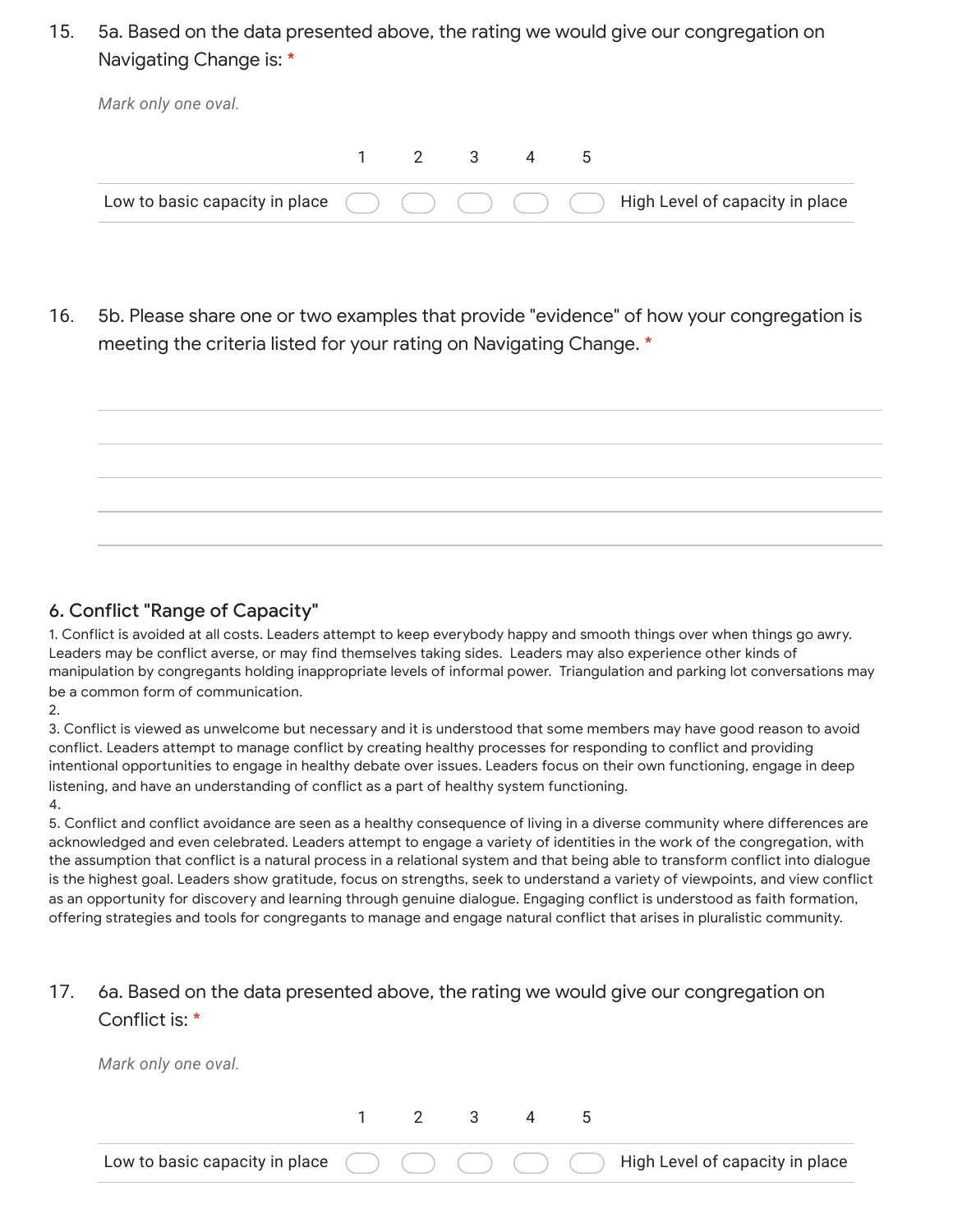18. 6b. Please share one or two examples that provide "evidence" of how your congregation is meeting the criteria listed for your rating on Conflict. \*

| the control of the control of the control of |  |
|----------------------------------------------|--|
|                                              |  |
|                                              |  |
|                                              |  |
|                                              |  |
| the control of the control of the con-       |  |
|                                              |  |
|                                              |  |
|                                              |  |
|                                              |  |
|                                              |  |
|                                              |  |
|                                              |  |
|                                              |  |
|                                              |  |
|                                              |  |
|                                              |  |
|                                              |  |
|                                              |  |
|                                              |  |

## 7. Diversity, Equity and Inclusion "Range of Capacity"

1. There is a general lack of commitment to diversity, equity and inclusion. Only a few members have attended antiracism, anti-oppression, and/or multiculturalism trainings.

2.

3. There is a general commitment to diversity, equity, and inclusion; including a committee or team dedicated to antiracism, anti-oppression, and/or multiculturalism. There is interest in studying the COIC report "Widening the Circle of Concern" and/or the 8th Principle initiative. The is general understanding of the concepts of white privilege, cultural misappropriation and institutional racism.

4.

*Mark only one oval.*

5. There is a strong congregation-wide commitment to diversity, equity and inclusion. The term "white supremacy" to describe the lived experience of BIPoC people is understood and accepted. This has resulted in a large percentage of leaders participating in antiracism, anti-oppression, and/or multiculturalism trainings and, in response, institutional practices, worship, and/or faith development programs have been examined and transformed to dismantle inherent systems of oppression.

19. 7a. Based on the data presented above, the rating we would give our congregation on Diversity, Equity and Inclusion is: \*

Low to basic capacity in place 1 2 3 4 5 High Level of capacity in place

20. 7b. Please share one or two examples that provide "evidence" of how your congregation is meeting the criteria listed for your rating on Diversity, Equity and Inclusion. \*